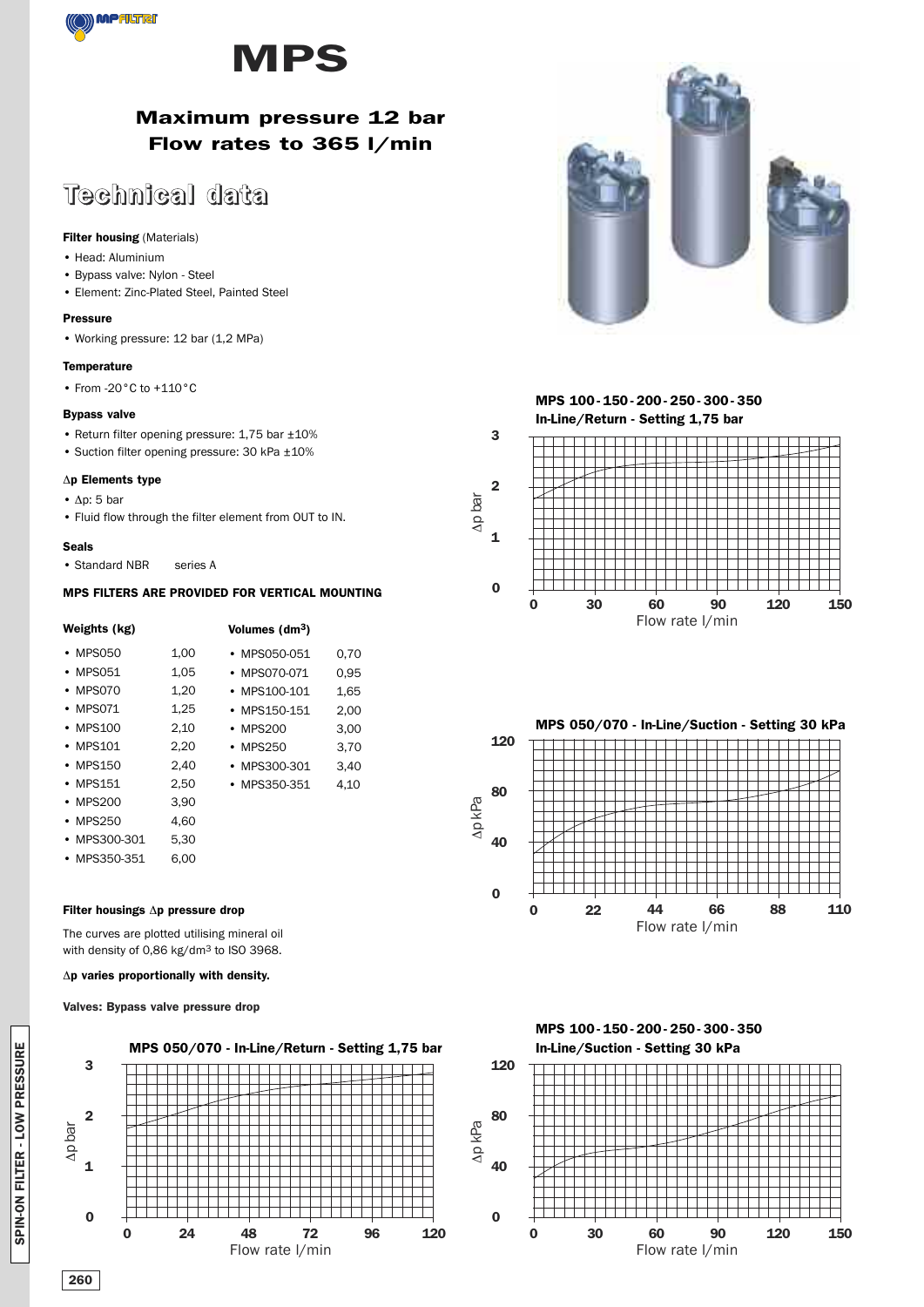# **Filter sizing**

### **In-Line/Suction Filter**

The following filter sizing recommendations are based using a mineral oil fluid at 30/46/68 mm2/s (cSt) with a maximum total filter assembly (housing and filter element) of **10 kPa (0,1 bar)**.

| MPS 050    |    |                 |    |  |  |  |
|------------|----|-----------------|----|--|--|--|
|            |    | $mm2/s$ (cSt)   |    |  |  |  |
|            | 32 | 46              | 68 |  |  |  |
| <b>P10</b> | 20 | 17              | 12 |  |  |  |
| <b>P25</b> | 25 | 21              | 17 |  |  |  |
| M25        | 30 | 28              | 26 |  |  |  |
|            |    | Flow rate I/min |    |  |  |  |

| 0              |                |    | <b>MPS 070</b> |    |                 |    | <b>MPS 100</b> |    |                 |    | <b>MPS 150</b>  |                          |               |            |
|----------------|----------------|----|----------------|----|-----------------|----|----------------|----|-----------------|----|-----------------|--------------------------|---------------|------------|
|                | $mm^2/s$ (cSt) |    |                |    | $mm2/s$ (cSt)   |    |                |    | $mm2/s$ (cSt)   |    |                 |                          | $mm2/s$ (cSt) |            |
| $\overline{2}$ | 46             | 68 |                | 32 | 46              | 68 |                | 32 | 46              | 68 |                 | 32                       | 46            | $\epsilon$ |
| O              | 17             | 12 | <b>P10</b>     | 23 | 21              | 17 | <b>P10</b>     | 50 | 41              | 33 | <b>P10</b>      | $\overline{\phantom{a}}$ | 50            | 3          |
| 5              | 21             | 17 | <b>P25</b>     | 28 | 26              | 22 | <b>P25</b>     | 60 | 56              | 45 | <b>P25</b>      | 68                       | 60            | 5          |
| O              | 28             | 26 | M25            | 31 | 29              | 27 | M25            | 75 | 67              | 57 | M <sub>25</sub> | 77                       | 74            | $\epsilon$ |
|                | low rate I/min |    |                |    | Flow rate I/min |    |                |    | Flow rate I/min |    |                 |                          | Flow rate I/m |            |

| <b>MPS 100</b> |  |
|----------------|--|
|                |  |

|            | $mm2/s$ (cSt)   |                 |    |  |  |  |  |
|------------|-----------------|-----------------|----|--|--|--|--|
|            | 32 <sub>2</sub> | 68              |    |  |  |  |  |
| <b>P10</b> | 50              | 41              | 33 |  |  |  |  |
| P25        | 60              | 56              | 45 |  |  |  |  |
| M25        | 75              | 67              | 57 |  |  |  |  |
|            |                 | Flow rate I/min |    |  |  |  |  |

### **MPS 150**

|            | $mm2/s$ (cSt)  |                  |    |  |  |  |  |  |  |
|------------|----------------|------------------|----|--|--|--|--|--|--|
|            | 46<br>68<br>32 |                  |    |  |  |  |  |  |  |
| <b>P10</b> |                | 50               | 36 |  |  |  |  |  |  |
| P25        | 68             | 60               | 53 |  |  |  |  |  |  |
| M25        | 77             | 74               | 68 |  |  |  |  |  |  |
|            |                | Flow rate I /min |    |  |  |  |  |  |  |

**Flow rate l/min**

| <b>MPS 200</b> |                 |                 |     | <b>MPS 250</b> |     |                 |     | <b>MPS 300</b> |     |                 |     | <b>MPS 350</b> |                 |                 |     |
|----------------|-----------------|-----------------|-----|----------------|-----|-----------------|-----|----------------|-----|-----------------|-----|----------------|-----------------|-----------------|-----|
|                |                 | $mm2/s$ (cSt)   |     |                |     | $mm2/s$ (cSt)   |     |                |     | $mm2/s$ (cSt)   |     |                |                 | $mm2/s$ (cSt)   |     |
|                | 32 <sub>2</sub> | 46              | 68  |                | 32  | 46              | 68  |                | 32  | 46              | 68  |                | 32 <sub>2</sub> | 46              | 68  |
| <b>P10</b>     | 100             | 85              | 65  | <b>P10</b>     | 105 | 88              | 77  | <b>P10</b>     | 100 | 85              | 65  | <b>P10</b>     | 105             | 88              | -77 |
| <b>P25</b>     | 125             | 110             | 90  | <b>P25</b>     | 130 | 120             | 102 | <b>P25</b>     | 125 | 110             | 90  | <b>P25</b>     | 130             | 120             | 102 |
| M25            | 150             | 135             | 125 | M25            | 155 | 140             | 130 | M25            | 150 | 135             | 125 | M25            | 155             | 140             | 130 |
|                |                 | Flow rate I/min |     |                |     | Flow rate I/min |     |                |     | Flow rate I/min |     |                |                 | Flow rate I/min |     |
|                |                 |                 |     |                |     |                 |     |                |     |                 |     |                |                 |                 |     |

### **In-Line/Return Filter**

The following filter sizing recommendations are based using a mineral oil fluid at 30/46/68 mm2/s (cSt) with a maximum total filter assembly (housing and filter element) of **50 kPa (0,5 bar)**.

### **MPS 050 - 051**

|            | $mm2/s$ (cSt) |                 |    |  |  |  |  |  |
|------------|---------------|-----------------|----|--|--|--|--|--|
|            | 32            | 46              | 68 |  |  |  |  |  |
| A03        | 50            | 40              | 31 |  |  |  |  |  |
| A06        | 51            | 42              | 32 |  |  |  |  |  |
| A10        | 62            | 54              | 45 |  |  |  |  |  |
| A25        | 70            | 65              | 58 |  |  |  |  |  |
| <b>P10</b> | 64            | 58              | 49 |  |  |  |  |  |
| P25        | 72            | 68              | 60 |  |  |  |  |  |
| M25        | 80            | 78              | 75 |  |  |  |  |  |
|            |               | Flow rate I/min |    |  |  |  |  |  |

**MPS 070 - 071**

|            | $mm^2/s$ (cSt) |                 |    |  |  |  |  |  |
|------------|----------------|-----------------|----|--|--|--|--|--|
|            | 32             | 46              | 68 |  |  |  |  |  |
| A03        | 53             | 44              | 34 |  |  |  |  |  |
| <b>A06</b> | 61             | 53              | 43 |  |  |  |  |  |
| <b>A10</b> | 64             | 57              | 48 |  |  |  |  |  |
| A25        | 75             | 72              | 66 |  |  |  |  |  |
| <b>P10</b> | 71             | 66              | 59 |  |  |  |  |  |
| P25        | 77             | 74              | 69 |  |  |  |  |  |
| M25        | 80             | 78              | 77 |  |  |  |  |  |
|            |                | Flow rate I/min |    |  |  |  |  |  |

**MPS 100 - 101**

|            | mm²/s (cSt) |                 |     |  |  |  |  |  |  |
|------------|-------------|-----------------|-----|--|--|--|--|--|--|
|            | 32          | 46              | 68  |  |  |  |  |  |  |
| A03        | 83          | 63              | 45  |  |  |  |  |  |  |
| <b>A06</b> | 105         | 85              | 64  |  |  |  |  |  |  |
| <b>A10</b> | 128         | 107             | 84  |  |  |  |  |  |  |
| A25        | 168         | 154             | 132 |  |  |  |  |  |  |
| P10        | 160         | 142             | 119 |  |  |  |  |  |  |
| P25        | 175         | 165             | 145 |  |  |  |  |  |  |
| M25        | 190         | 180             | 170 |  |  |  |  |  |  |
|            |             | Flow rate I/min |     |  |  |  |  |  |  |

**MPS 150 - 151**

|            | $mm2/s$ (cSt) |                 |      |  |  |  |  |  |  |
|------------|---------------|-----------------|------|--|--|--|--|--|--|
|            | 32            | 46              | 68   |  |  |  |  |  |  |
| A03        | 120           | 100             | 75   |  |  |  |  |  |  |
| <b>A06</b> | 128           | 110             | 84   |  |  |  |  |  |  |
| <b>A10</b> | 144           | 126             | 100  |  |  |  |  |  |  |
| A25        | 174           | 164             | 1.45 |  |  |  |  |  |  |
| <b>P10</b> | 164           | 149             | 125  |  |  |  |  |  |  |
| P25        | 182           | 172             | 160  |  |  |  |  |  |  |
| M25        | 195           | 190             | 180  |  |  |  |  |  |  |
|            |               | Flow rate I/min |      |  |  |  |  |  |  |

|                 | $mm2/s$ (cSt) |                 |     |  |  |  |  |
|-----------------|---------------|-----------------|-----|--|--|--|--|
|                 | 32            | 46              | 68  |  |  |  |  |
| A03             | 165           | 125             | 90  |  |  |  |  |
| A06             | 210           | 170             | 125 |  |  |  |  |
| <b>A10</b>      | 250           | 210             | 165 |  |  |  |  |
| A <sub>25</sub> | 320           | 295             | 260 |  |  |  |  |
| <b>P10</b>      | 300           | 270             | 230 |  |  |  |  |
| P25             | 330           | 310             | 280 |  |  |  |  |
| M25             | 360           | 345             | 325 |  |  |  |  |
|                 |               | Flow rate I/min |     |  |  |  |  |

|                 | mm <sup>2</sup> /s (cSt) |     |     |  |  |
|-----------------|--------------------------|-----|-----|--|--|
|                 | 32                       | 46  | 68  |  |  |
| A03             | 235                      | 195 | 150 |  |  |
| <b>A06</b>      | 250                      | 210 | 165 |  |  |
| <b>A10</b>      | 280                      | 245 | 200 |  |  |
| A25             | 335                      | 310 | 280 |  |  |
| <b>P10</b>      | 315                      | 285 | 250 |  |  |
| P25             | 350                      | 330 | 300 |  |  |
| M25             | 365                      | 360 | 345 |  |  |
| Flow rate I/min |                          |     |     |  |  |

### **MPS 200 MPS 250 MPS 300 - 301 MPS 350 - 351**

|                         | $mm^2/s$ (cSt) |     |            |         | $mm2/s$ (cSt)   |     |            |           | $mm2/s$ (cSt)   |     |            |                 | $mm2/s$ (cSt)   |                |
|-------------------------|----------------|-----|------------|---------|-----------------|-----|------------|-----------|-----------------|-----|------------|-----------------|-----------------|----------------|
| $\overline{\mathbf{2}}$ | 46             | 68  |            | 32      | 46              | 68  |            | 32        | 46              | 68  |            | 32 <sub>2</sub> | 46              | $\epsilon$     |
| 35 I                    | 125            | 90  |            | A03 235 | 195             | 150 | A03        | 165       | 125             | 90  | A03        |                 | 235   195   1!  |                |
| LO                      | 170            | 125 | <b>A06</b> | 250     | 210             | 165 | A06        | 210       | 170             | 125 | <b>A06</b> | 250             | 210             | $\mathbf{1}$   |
| 5O I                    | 210            | 165 | <b>A10</b> | -280    | 245             | 200 | A10        | 250       | 210             | 165 | <b>A10</b> | 280             | 245             | $\overline{2}$ |
| 2O I                    | 295            | 260 |            | A25 335 | 310             | 280 |            | $A25$ 320 | 295             | 260 |            | A25 335         | 310 28          |                |
| 1 OC                    | 270            | 230 | <b>P10</b> | 315     | 285             | 250 | <b>P10</b> | 300       | 270             | 230 |            | <b>P10</b> 315  | 285 2!          |                |
|                         | 30   310       | 280 | <b>P25</b> | 350     | 330             | 300 | <b>P25</b> | 330       | 310             | 280 |            | <b>P25</b> 350  | 330 30          |                |
|                         | 30   345       | 325 | $M25$ 365  |         | 360             | 345 | M25 360    |           | 345             | 325 | M25 365    |                 | 360 34          |                |
|                         | low rate I/min |     |            |         | Flow rate I/min |     |            |           | Flow rate I/min |     |            |                 | Flow rate $1/m$ |                |

|  | Flow rate I/min                 |  |
|--|---------------------------------|--|
|  | <b>M25</b> 195 190 180          |  |
|  | <b>P25</b> $182   172   160$    |  |
|  | <b>P10</b> 164 149 12           |  |
|  | <b>A25</b> $1/4$   $164$   $14$ |  |

|            | $mm2/s$ (cSt)   |     |     |  |  |
|------------|-----------------|-----|-----|--|--|
|            | 32              | 46  | 68  |  |  |
| A03        | 235             | 195 | 150 |  |  |
| AN6        | 250             | 210 | 165 |  |  |
| A10        | 280             | 245 | 200 |  |  |
| A25        | 335             | 310 | 280 |  |  |
| <b>P10</b> | 315             | 285 | 250 |  |  |
| P25        | 350             | 330 | 300 |  |  |
| M25        | 365             | 360 | 345 |  |  |
|            | Flow rate I/min |     |     |  |  |
|            |                 |     |     |  |  |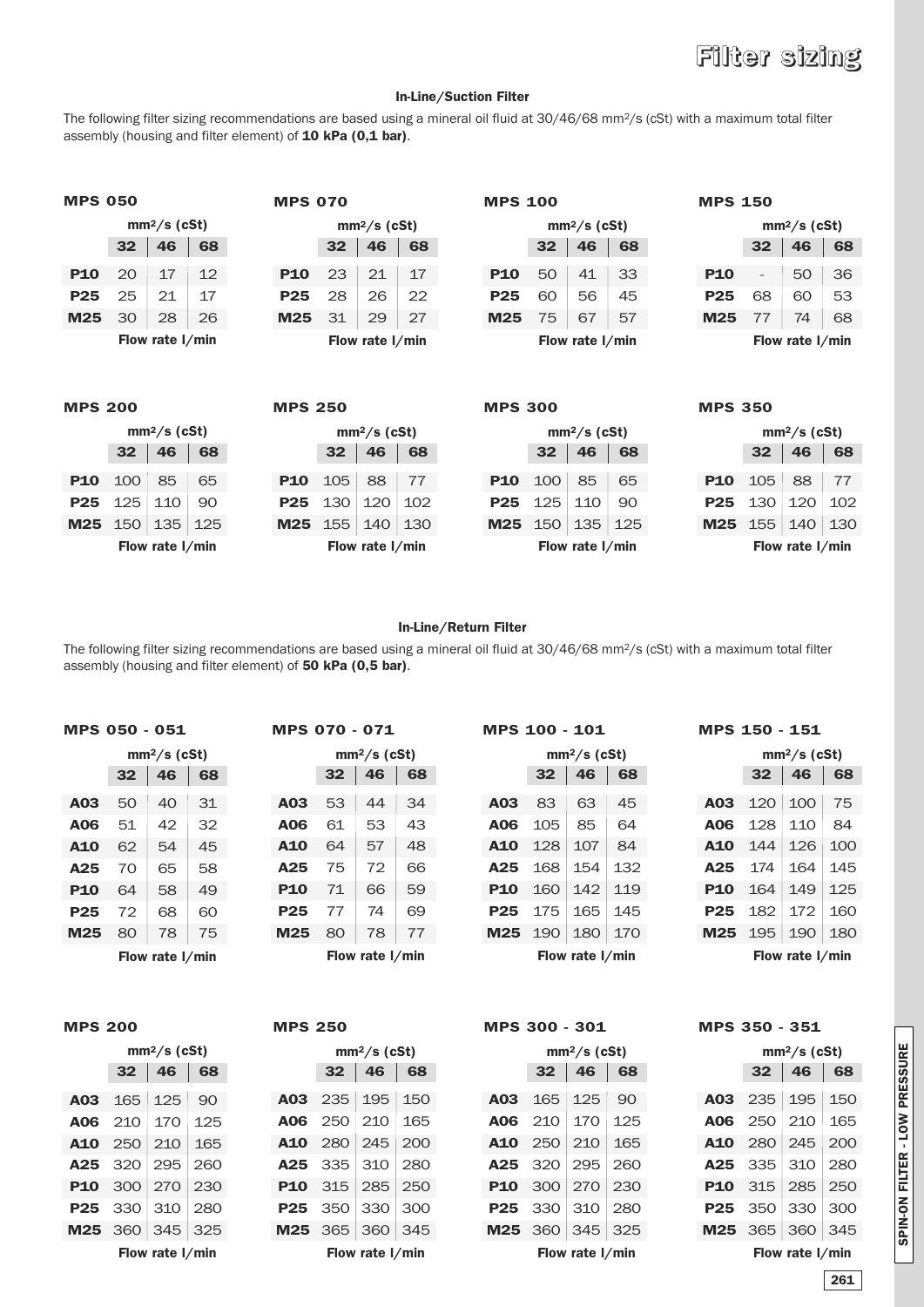## **MPS 050 / 070**









**MPS**

**Filter Length H mm 050 - 070 - 100 - 150 H1 mm 050 070 100 150** 30 30 50 50 192 256 246 295

### **Thread connections**

| <b>Type</b>    | <b>Size</b><br><b>MPS 050 - 070</b> | <b>Size</b><br>MPS 100 - 150 |             | Depth 12 mm   Depth 15 mm<br>MPS 050 - 070 MPS 100 - 150 |                          |
|----------------|-------------------------------------|------------------------------|-------------|----------------------------------------------------------|--------------------------|
| G1             | G3/4"                               | G11/4"                       | G 1/8"      | M <sub>6</sub>                                           | M <sub>8</sub>           |
| G2             | $3/4"$ NPT                          | 1 1/4" NPT                   | $1/8$ " NPT | $1/4$ " UNC                                              | 5/16" UNC                |
| G <sub>3</sub> | SAE 12 - 1 1/16" - 12 UN            | SAE 20 - 15/8" - 12 UN       | $1/8$ " NPT | $1/4$ " UNC                                              | 5/16" UNC                |
| G4             | SAE 8 - 3/4" - 16 UNF               |                              | $1/8$ " NPT | $1/4$ " UNC                                              | $\overline{\phantom{a}}$ |
| G5             | $G_1$ "                             | $\overline{a}$               | G 1/8"      | M <sub>6</sub>                                           | ۰                        |
| G6             | $1$ " NPT                           |                              | 1/8" NPT    | $1/4"$ UNC                                               | ۰                        |
|                |                                     |                              |             |                                                          |                          |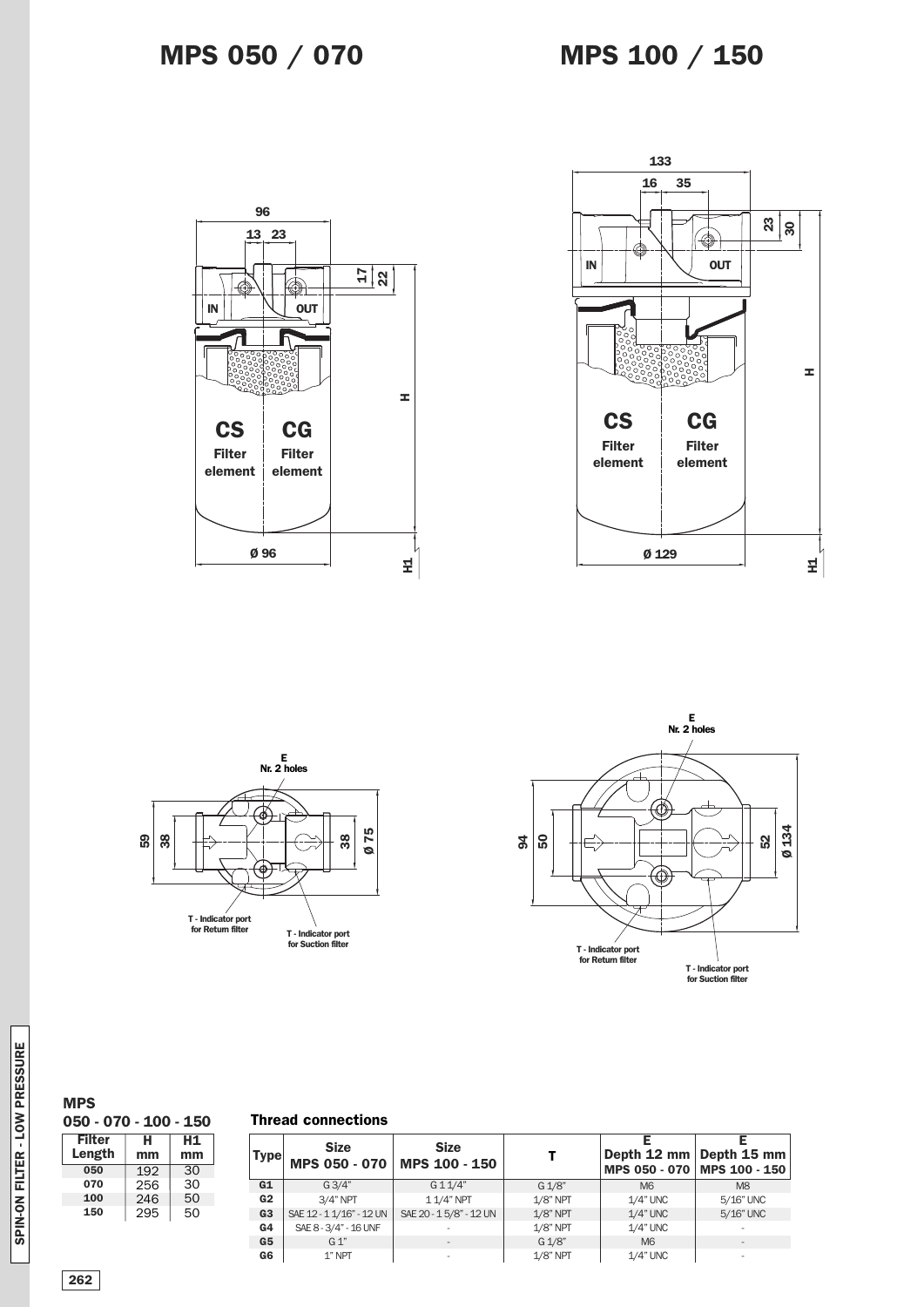







### **MPS**

**051 - 071 - 101 - 151**

| <b>Filter</b> | н   | H1 |
|---------------|-----|----|
| Length        | mm  | mm |
| 051           | 192 | 30 |
| 071           | 256 | 30 |
| 101           | 246 | 50 |
| 151           | 295 | 50 |

|  | <b>Thread connections</b> |
|--|---------------------------|
|--|---------------------------|

| Type           | <b>Size</b><br>MPS 051 - 071 | <b>Size</b><br>MPS 101 - 151 | Depth 12 mm   Depth 15 mm<br>MPS 051 - 071 MPS 101 - 151 |                          |
|----------------|------------------------------|------------------------------|----------------------------------------------------------|--------------------------|
| G1             | G3/4"                        | $G$ 1 1/4"                   | M <sub>6</sub>                                           | M <sub>8</sub>           |
| G2             | $3/4"$ NPT                   | 11/4" NPT                    | $1/4$ " UNC                                              | 5/16" UNC                |
| G <sub>3</sub> | SAE 12 - 1 1/16" - 12 UN     | SAE 20 - 15/8" - 12 UN       | $1/4$ " UNC                                              | 5/16" UNC                |
| G <sub>4</sub> | SAE 8 - 3/4" - 16 UNF        |                              | $1/4$ " UNC                                              |                          |
| G <sub>5</sub> | G 1"                         |                              | M <sub>6</sub>                                           | $\overline{\phantom{a}}$ |
| G6             | 1" NPT                       |                              | $1/4$ " UNC                                              |                          |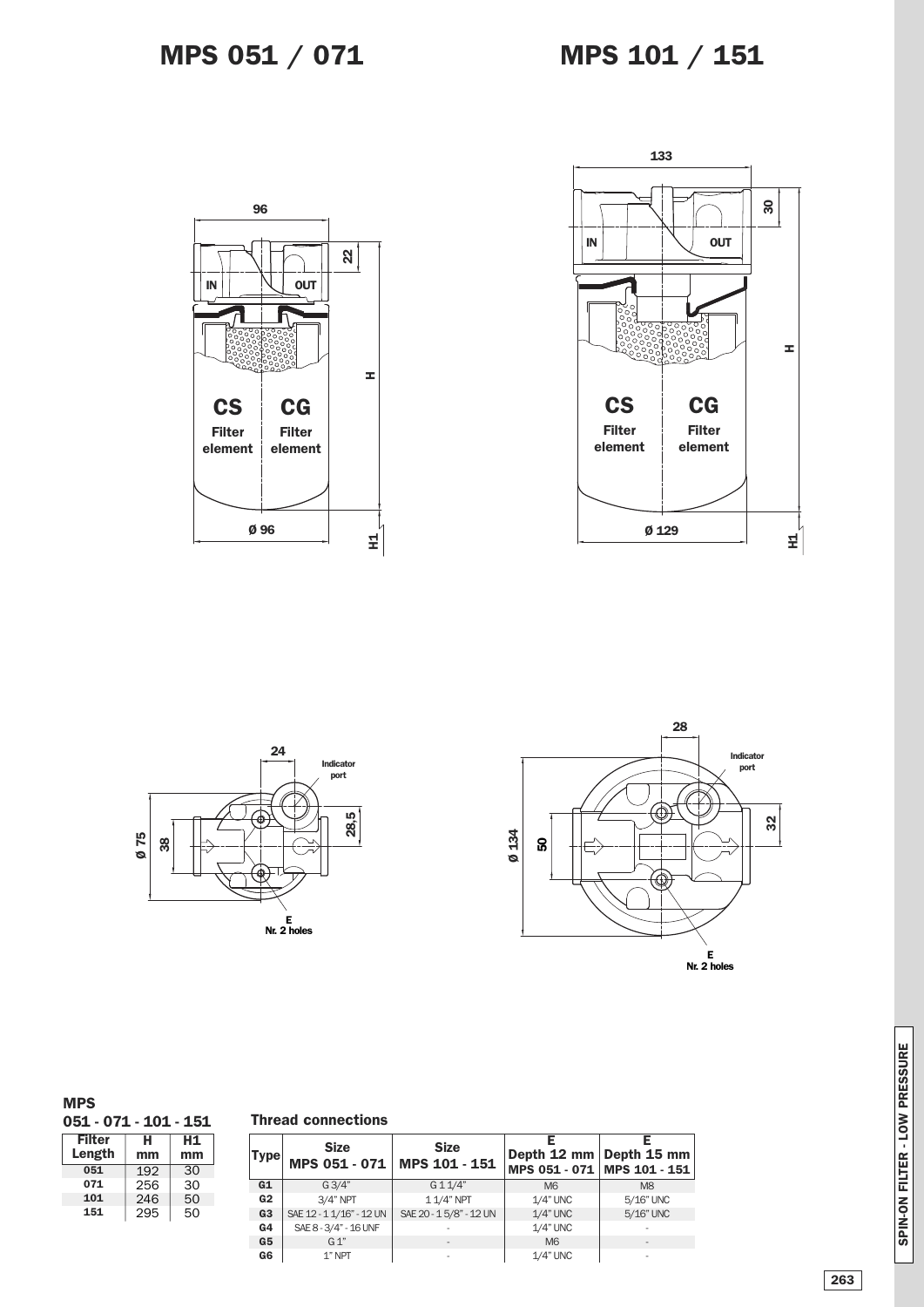



### **MPS 200 - 250**

| Filter<br>Length | н<br>mm | Н1<br>mm |
|------------------|---------|----------|
| 200              | 213     | 50       |
| 250              | 262     | 50       |

### **Thread connections**

| <b>Type</b>    | <b>Size</b>            |             | Depth 20 mm     |
|----------------|------------------------|-------------|-----------------|
| G1             | G11/2"                 | G 1/8"      | M <sub>10</sub> |
| G2             | $11/2"$ NPT            | $1/8$ " NPT | 7/16" UNC       |
| G <sub>3</sub> | SAE 24 - 17/8" - 12 UN | $1/8$ " NPT | 7/16" UNC       |

**S**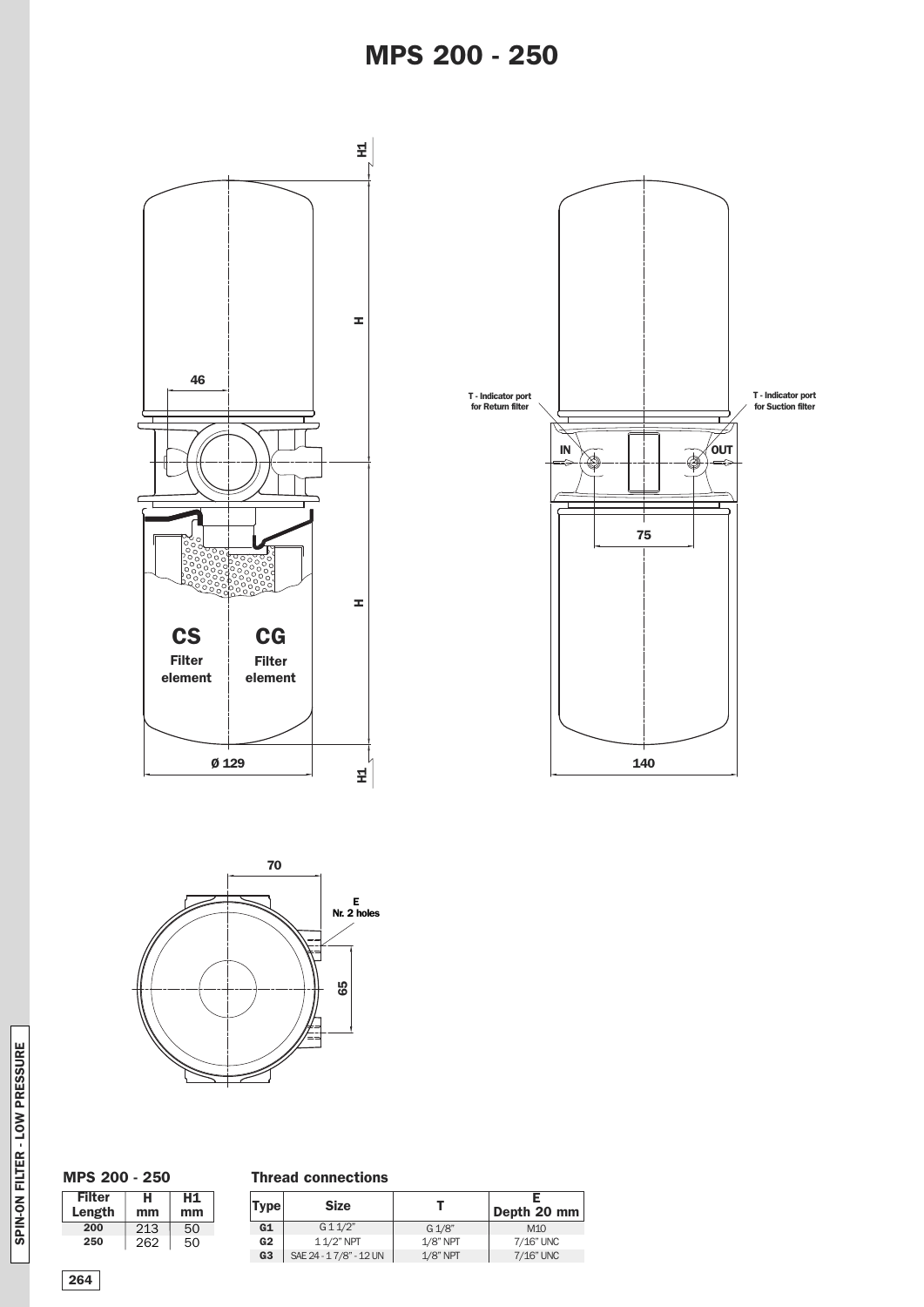







### **MPS 300 - 350**

| <b>Filter</b><br>Length | н<br>mm | н1<br>mm |
|-------------------------|---------|----------|
| 300                     | 266     | 50       |
| 350                     | 315     | 50       |

### **MPS 300 - 350 Thread connections**

| <b>Type</b>    | <b>Size</b>            |             | Depth 15 mm     |
|----------------|------------------------|-------------|-----------------|
| G1             | G11/2"                 | G 1/8"      | M <sub>10</sub> |
| G <sub>2</sub> | $11/2$ " NPT           | $1/8$ " NPT | 7/16" UNC       |
| G <sub>3</sub> | SAE 24 - 17/8" - 12 UN | $1/8$ " NPT | 7/16" UNC       |

| <b>MPS 301 -</b> | $\sim$ |  |
|------------------|--------|--|
| ۹r               |        |  |

| Filter<br>Length | н<br>mm | Н1<br>mm |
|------------------|---------|----------|
| 301              | 266     | 50       |
| 351              | 312     | 50       |

### **MPS 301 - 351 Flange connections**

| Type           | <b>Size</b>                        |        | Depth 15 mm |
|----------------|------------------------------------|--------|-------------|
| F <sub>1</sub> | 1 1/2" SAE 3000 psi/M              | G 1/8" | M1O         |
| F <sub>2</sub> | 1 1/2" SAE 3000 psi/UNC   1/8" NPT |        | 7/16" UNC   |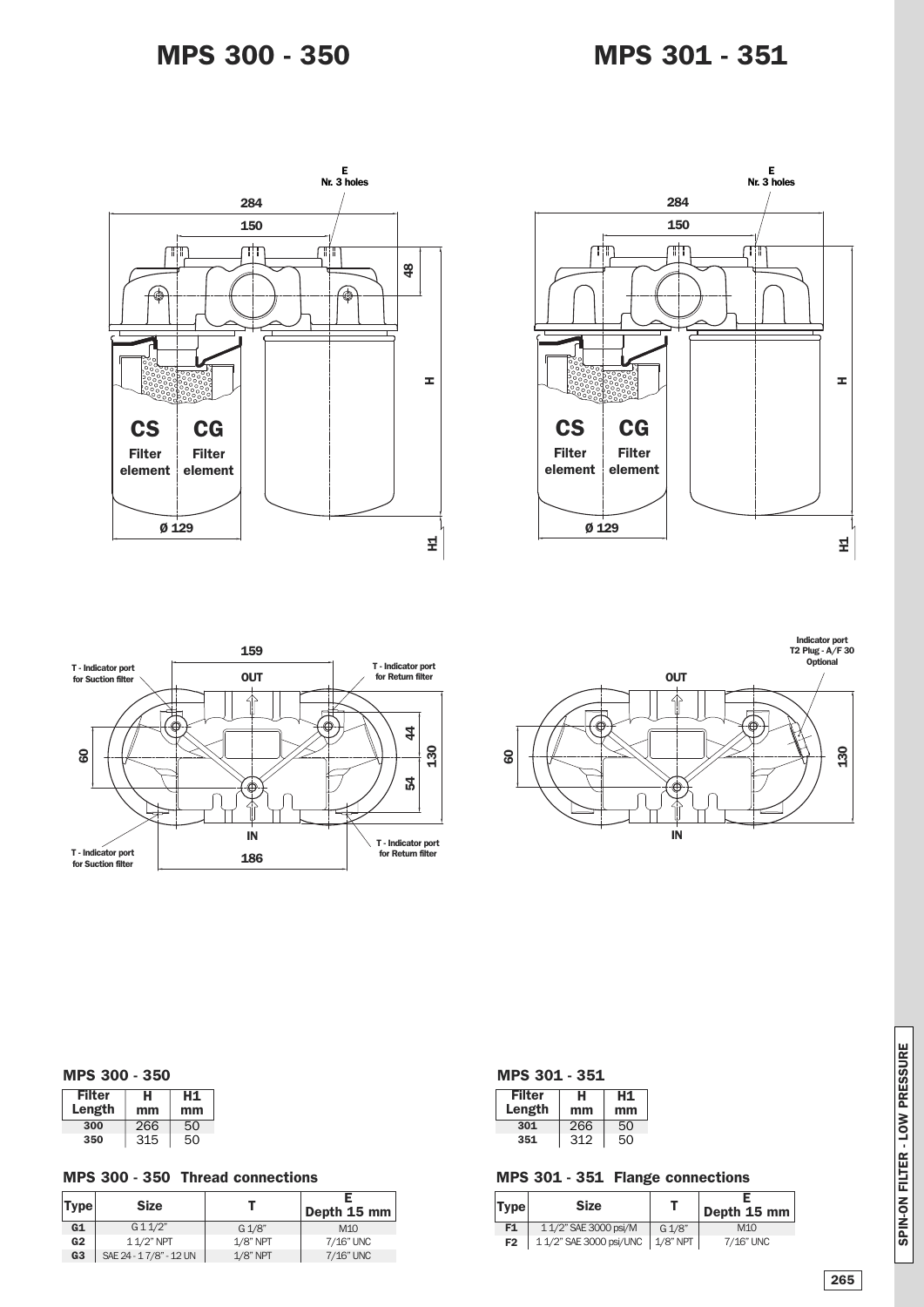**Filter element CS - CG - CW**

![](_page_6_Picture_1.jpeg)

![](_page_6_Picture_2.jpeg)

![](_page_6_Picture_3.jpeg)

|  |  |  |  |  |  | <b>CG/CW - Thread connections</b> |
|--|--|--|--|--|--|-----------------------------------|
|--|--|--|--|--|--|-----------------------------------|

| Tvpe        | <b>Size</b>      |
|-------------|------------------|
| $100 - 150$ | $11/2$ " - 16 UN |

### **CS - Thread connections**

| <b>Type</b> | <b>Size</b> |
|-------------|-------------|
| $050 - 070$ | G3/4"       |
| $100 - 150$ | G 1 1/4"    |

### **CG/CW - Thread connections**

| Type        | Size          |
|-------------|---------------|
| $050 - 070$ | $1" - 12$ UNF |

### **CW:**

This series of canister removes water from oil while filtering the oil at the same time.

Water absorbent polymers up to 800 times their own weight, provide this major feature.

Water holding capacities:

| CW 050= 240 ml - Ordering code: CW050P10AP01 |  |
|----------------------------------------------|--|
| CW 150= 788 ml - Ordering code: CW150P10AP01 |  |

|               |                                 | capacities<br><b>CW</b> | CG/CW                    | $\mathbf{c}\mathbf{s}$ |
|---------------|---------------------------------|-------------------------|--------------------------|------------------------|
|               | 30/46 mm <sup>2</sup> /s (cSt)  | good                    | 1" - 12 UNF              | G 3/4"                 |
| Viscosity     | $> 46$ mm <sup>2</sup> /s (cSt) | poor                    |                          |                        |
|               | 600/800 p.p.m.                  | good                    | Head MPS 100 - 200 - 300 |                        |
| $H_2O$ p.p.m. | > 800 p.p.m.                    | poor                    |                          |                        |
|               |                                 |                         |                          |                        |
|               | CW050 7/15 l/min                | good                    |                          |                        |
| Flow rate     | CW050 > 20 I/min                | poor                    |                          |                        |
|               | CW150 20/40 l/min               | good                    |                          |                        |
|               | CW150 > 50 l/min                | poor                    |                          |                        |
|               |                                 |                         |                          |                        |
| Temperature   | 40/60 °C                        | good                    | CG/CW                    | $\mathbf{c}\mathbf{s}$ |
|               | < 30 °C                         | poor                    | $11/2" - 16 UN$          | G 11/4"                |

## **Water holding capacities**

**Head MPS 050 - 070**

![](_page_6_Picture_18.jpeg)

### **Head MPS 100 - 200 - 300**

![](_page_6_Picture_20.jpeg)